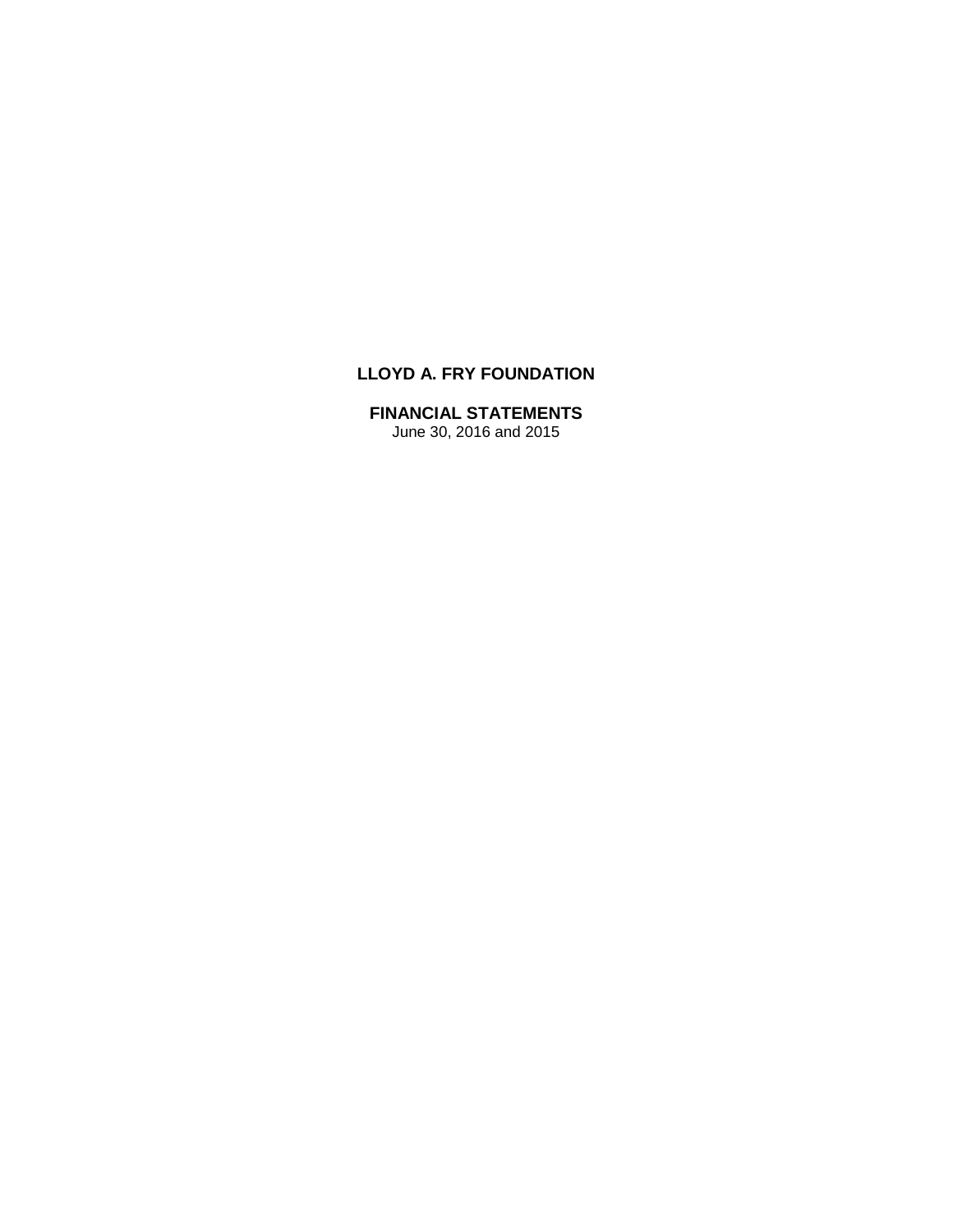# Chicago, Illinois

### **FINANCIAL STATEMENTS** June 30, 2016 and 2015

# **CONTENTS**

| FINANCIAL STATEMENTS |   |
|----------------------|---|
|                      |   |
|                      |   |
|                      | 5 |
|                      |   |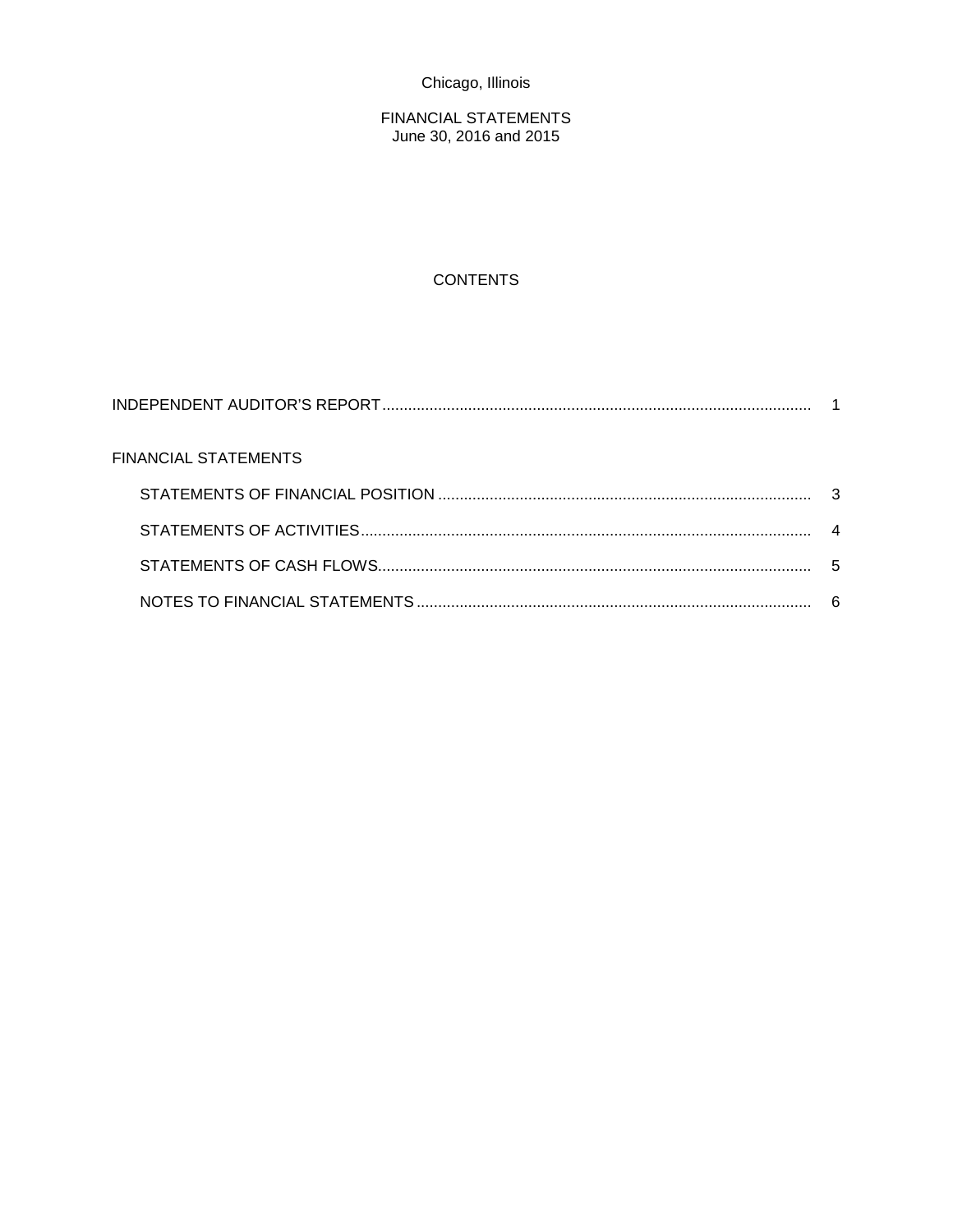

## INDEPENDENT AUDITOR'S REPORT

The Board of Directors Lloyd A. Fry Foundation Chicago, Illinois

#### **Report on the Financial Statements**

We have audited the accompanying financial statements of Lloyd A. Fry Foundation (the Foundation), which comprise the statements of financial position as of June 30, 2016 and 2015, and the related statements of activities and cash flows for the years then ended, and the related notes to the financial statements.

#### *Management's Responsibility for the Financial Statements*

Management is responsible for the preparation and fair presentation of these financial statements in accordance with accounting principles generally accepted in the United States of America; this includes the design, implementation, and maintenance of internal control relevant to the preparation and fair presentation of financial statements that are free from material misstatement, whether due to fraud or error.

#### *Auditor's Responsibility*

Our responsibility is to express an opinion on these financial statements based on our audits. We conducted our audits in accordance with auditing standards generally accepted in the United States of America. Those standards require that we plan and perform the audit to obtain reasonable assurance about whether the financial statements are free from material misstatement.

An audit involves performing procedures to obtain audit evidence about the amounts and disclosures in the financial statements. The procedures selected depend on the auditor's judgment, including the assessment of the risks of material misstatement of the financial statements, whether due to fraud or error. In making those risk assessments, the auditor considers internal control relevant to the Foundation's preparation and fair presentation of the financial statements in order to design audit procedures that are appropriate in the circumstances, but not for the purpose of expressing an opinion on the effectiveness of the entity's internal control. Accordingly, we express no such opinion. An audit also includes evaluating the appropriateness of accounting policies used and the reasonableness of significant accounting estimates made by management, as well as evaluating the overall presentation of the financial statements.

We believe that the audit evidence we have obtained is sufficient and appropriate to provide a basis for our audit opinion.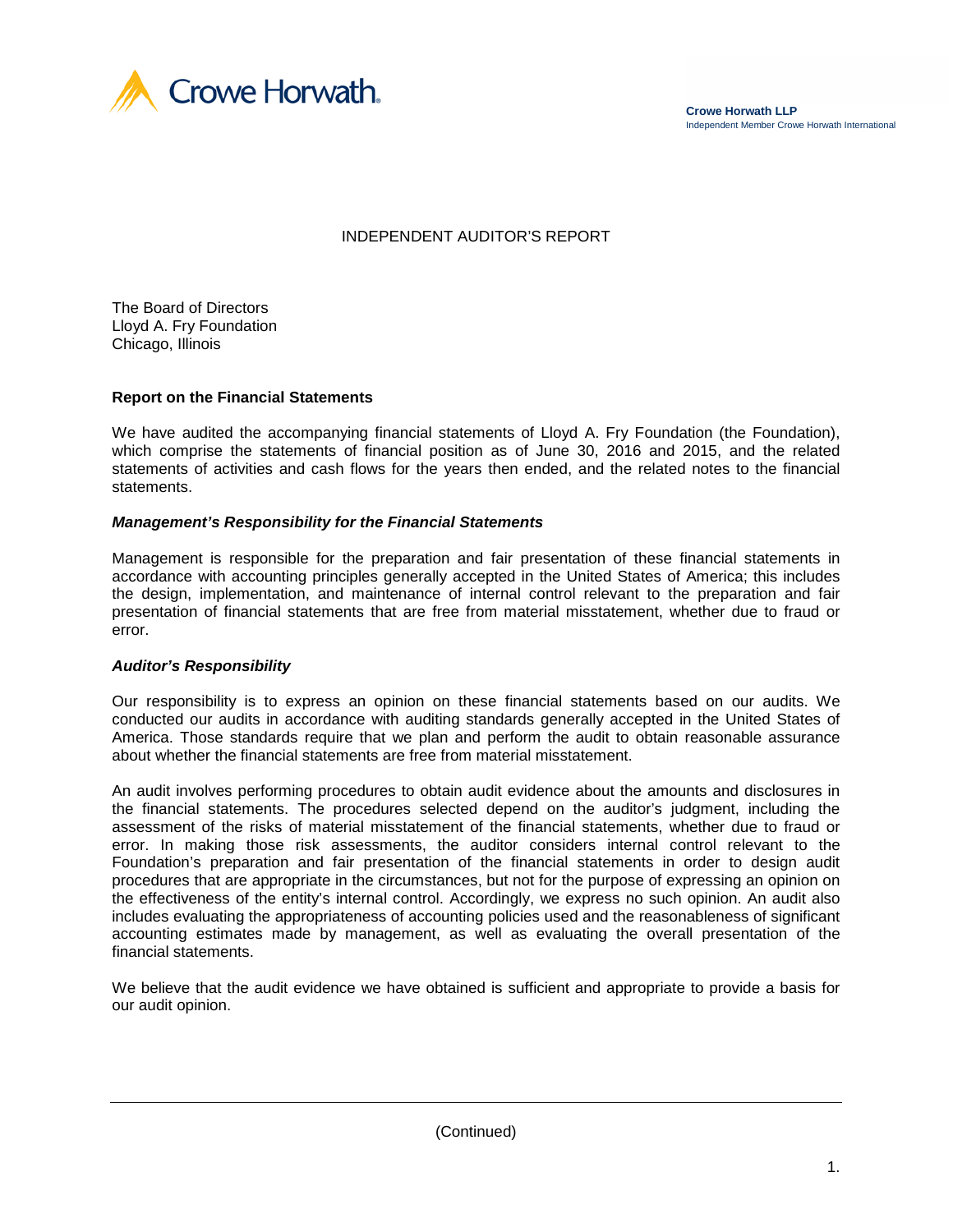### *Opinion*

In our opinion, the financial statements referred to above present fairly, in all material respects, the financial position of Lloyd A. Fry Foundation as of June 30, 2016 and 2015, and the changes in its net assets and its cash flows for the years then ended in accordance with accounting principles generally accepted in the United States of America.

#### *Emphasis of Matter*

As discussed in Note 1 to the financial statements, as of June 30, 2016 and 2015, Lloyd A. Fry Foundation adopted new accounting guidance ASU 2015-07, *Fair Value Measurement (Topic 820): Disclosures for Investments in Certain Entities that Calculate Net Asset Value per Share (or its Equivalent)*. Our opinion is not modified with respect to this matter.

Crowe Hommarn up

Crowe Horwath LLP

Chicago, Illinois November 14, 2016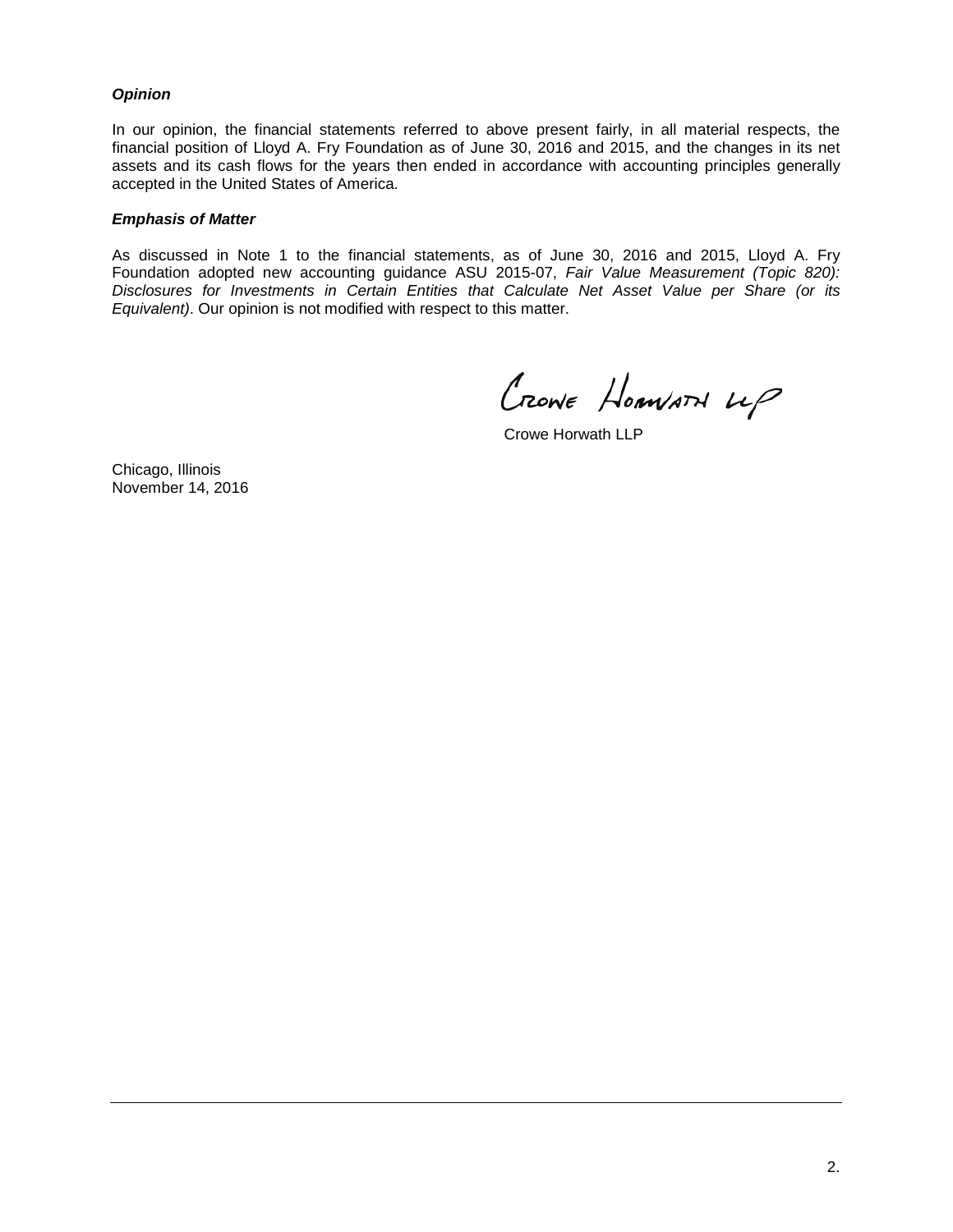#### LLOYD A. FRY FOUNDATION STATEMENTS OF FINANCIAL POSITION June 30, 2016 and 2015

|                                                           | 2016               | 2015               |
|-----------------------------------------------------------|--------------------|--------------------|
| <b>ASSETS</b>                                             |                    |                    |
| Cash and equivalents                                      | \$<br>9,892,888    | \$<br>8,096,935    |
| Accrued dividends and interest receivable                 | 93,426             | 112,862            |
| Prepaid expenses                                          | 3,824              |                    |
| Excise tax benefit                                        | 377,844            | 161,125            |
| Investments                                               | 150,360,092        | 165,622,290        |
| Beneficial interest in Lloyd A. Fry Trusts held by others | 7,121,957          | 7,121,957          |
| Furniture and equipment, net                              | 36,822             | 24,167             |
| Total assets                                              | 167,886,853        | \$181,139,336      |
| <b>LIABILITIES AND NET ASSETS</b>                         |                    |                    |
| Accrued expenses                                          | \$<br>71,557       | \$<br>82,672       |
| Unconditional grants payable                              | 2,245,000          | 2,415,500          |
| Federal excise tax                                        | 286,506            | 496,600            |
| <b>Total liabilities</b>                                  | 2,603,063          | 2,994,772          |
| Unrestricted net assets                                   | 158, 161, 833      | 171,022,607        |
| Temporarily restricted net assets                         | 7,121,957          | 7,121,957          |
| Total net assets                                          | 165,283,790        | 178, 144, 564      |
| Total liabilities and net assets                          | <u>167,886,853</u> | <u>181,139,336</u> |

See accompanying notes to financial statements.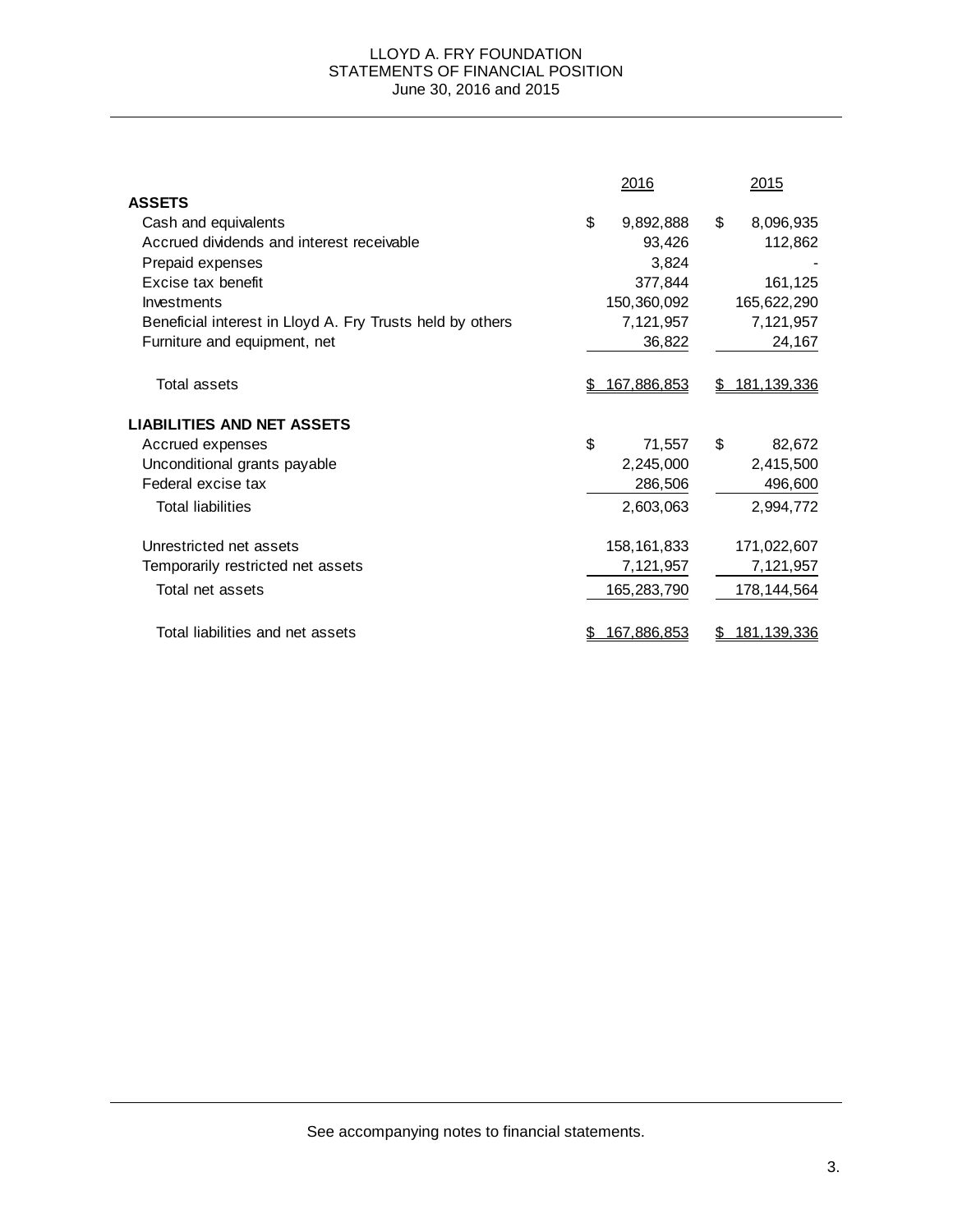#### LLOYD A. FRY FOUNDATION STATEMENTS OF ACTIVITIES Years ended June 30, 2016 and 2015

|                                                | 2016           | 2015          |
|------------------------------------------------|----------------|---------------|
| Changes in unrestricted net assets             |                |               |
| Revenue:                                       |                |               |
| Interest income                                | \$<br>314,447  | \$<br>384,805 |
| Dividends                                      | 3,339,995      | 3,215,118     |
| Release from restriction, distributions        |                |               |
| from Lloyd A. Fry Trusts                       | 412,993        | 473,124       |
| Other                                          | 10,529         | 51,622        |
|                                                | 4,077,964      | 4,124,669     |
| Expenditures:                                  |                |               |
| Grants authorized                              | 7,491,023      | 7,637,255     |
| Administrative and other expenses              | 1,523,449      | 1,506,796     |
| Investment management fees                     | 818,125        | 824,032       |
| Federal excise tax (benefit) expense           | (32,094)       | 138,119       |
|                                                | 9,800,503      | 10,106,202    |
| Expenditures over revenue                      | (5,722,539)    | (5,981,533)   |
| Net gains (losses) on investments:             |                |               |
| Realized                                       | 3,426,440      | 10,035,656    |
| Unrealized                                     | (10, 564, 675) | (5,814,703)   |
|                                                |                |               |
|                                                | (7, 138, 235)  | 4,220,953     |
| Decrease in unrestricted net assets            | (12,860,774)   | (1,760,580)   |
| Changes in temporarily restricted net assets   |                |               |
| Change in beneficial interests in Lloyd A. Fry |                |               |
| Trusts held by others                          | 412,993        | 473,124       |
| Release from restriction, distributions        |                |               |
| from Lloyd A. Fry Trusts                       | (412, 993)     | (473, 124)    |
| Change in temporarily restricted net assets    |                |               |
| Total change in net assets                     | (12,860,774)   | (1,760,580)   |
|                                                |                |               |
| Net assets                                     |                |               |
| Beginning of year                              | 178,144,564    | 179,905,144   |
| End of year                                    | \$165,283,790  | \$178,144,564 |

See accompanying notes to financial statements.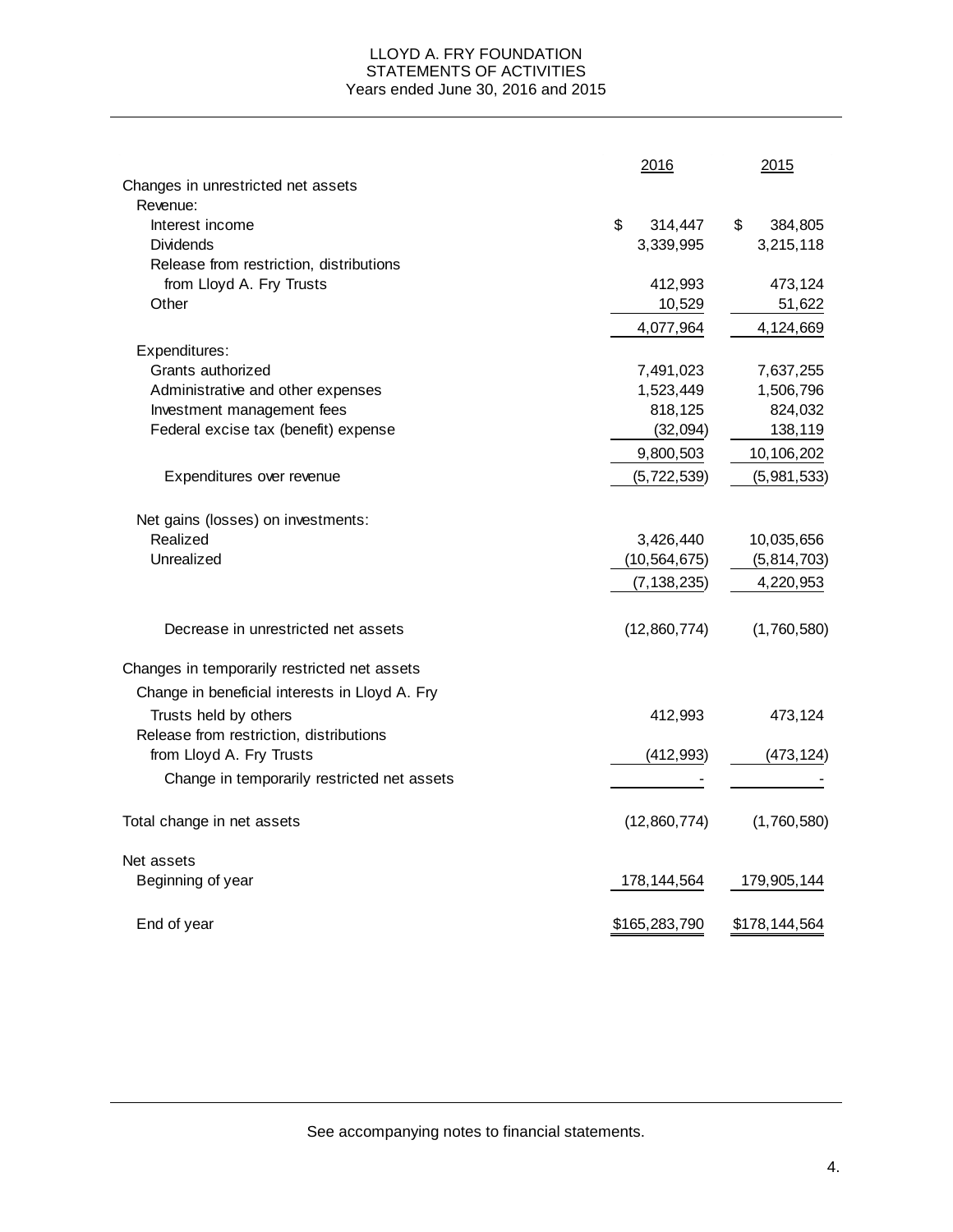#### LLOYD A. FRY FOUNDATION STATEMENTS OF CASH FLOWS Years ended June 30, 2016 and 2015

|                                                       | 2016 |                   |    | 2015           |  |  |
|-------------------------------------------------------|------|-------------------|----|----------------|--|--|
| Cash flows from operating activities                  |      |                   |    |                |  |  |
| Net decrease in net assets                            | \$   | $(12,860,774)$ \$ |    | (1,760,580)    |  |  |
| Adjustments to reconcile change in net assets to net  |      |                   |    |                |  |  |
| cash flow provided by (used in) operating activities: |      |                   |    |                |  |  |
| Depreciation                                          |      | 19,151            |    | 10,994         |  |  |
| Net realized and unrealized losses (gains) on         |      |                   |    |                |  |  |
| investments                                           |      | 7,138,235         |    | (4, 220, 953)  |  |  |
| Changes in:                                           |      |                   |    |                |  |  |
| Accrued dividends and interest receivable             |      | 19,436            |    | 2,538          |  |  |
| Prepaid expenses                                      |      | (3,824)           |    | 8,034          |  |  |
| Excise tax benefit                                    |      | (216, 719)        |    | (157, 856)     |  |  |
| Accrued expenses                                      |      | (11, 115)         |    | (115, 449)     |  |  |
| Unconditional grants payable                          |      | (170, 500)        |    | 310,500        |  |  |
| Federal excise tax                                    |      | (210, 094)        |    | (118, 218)     |  |  |
| Net cash used in operating activities                 |      | (6, 296, 204)     |    | (6,040,990)    |  |  |
| Cash flows from investing activities                  |      |                   |    |                |  |  |
| Additions of furniture and equipment                  |      | (31, 806)         |    |                |  |  |
| Proceeds from sales of investments                    |      | 61,175,868        |    | 45,776,486     |  |  |
| Purchases of investments                              |      | (53,051,905)      |    | (38, 793, 544) |  |  |
| Net cash provided by investing activities             |      | 8,092,157         |    | 6,982,942      |  |  |
| Increase in cash and cash equivalents                 |      | 1,795,953         |    | 941,952        |  |  |
| Cash and equivalents                                  |      |                   |    |                |  |  |
| Beginning of year                                     |      | 8,096,935         |    | 7,154,983      |  |  |
| End of year                                           | \$   | 9,892,888         | \$ | 8,096,935      |  |  |
| Supplemental cash flow disclosure                     |      |                   |    |                |  |  |
| Cash paid for taxes                                   | \$   | 451,310           | \$ | 381,200        |  |  |

See accompanying notes to financial statements.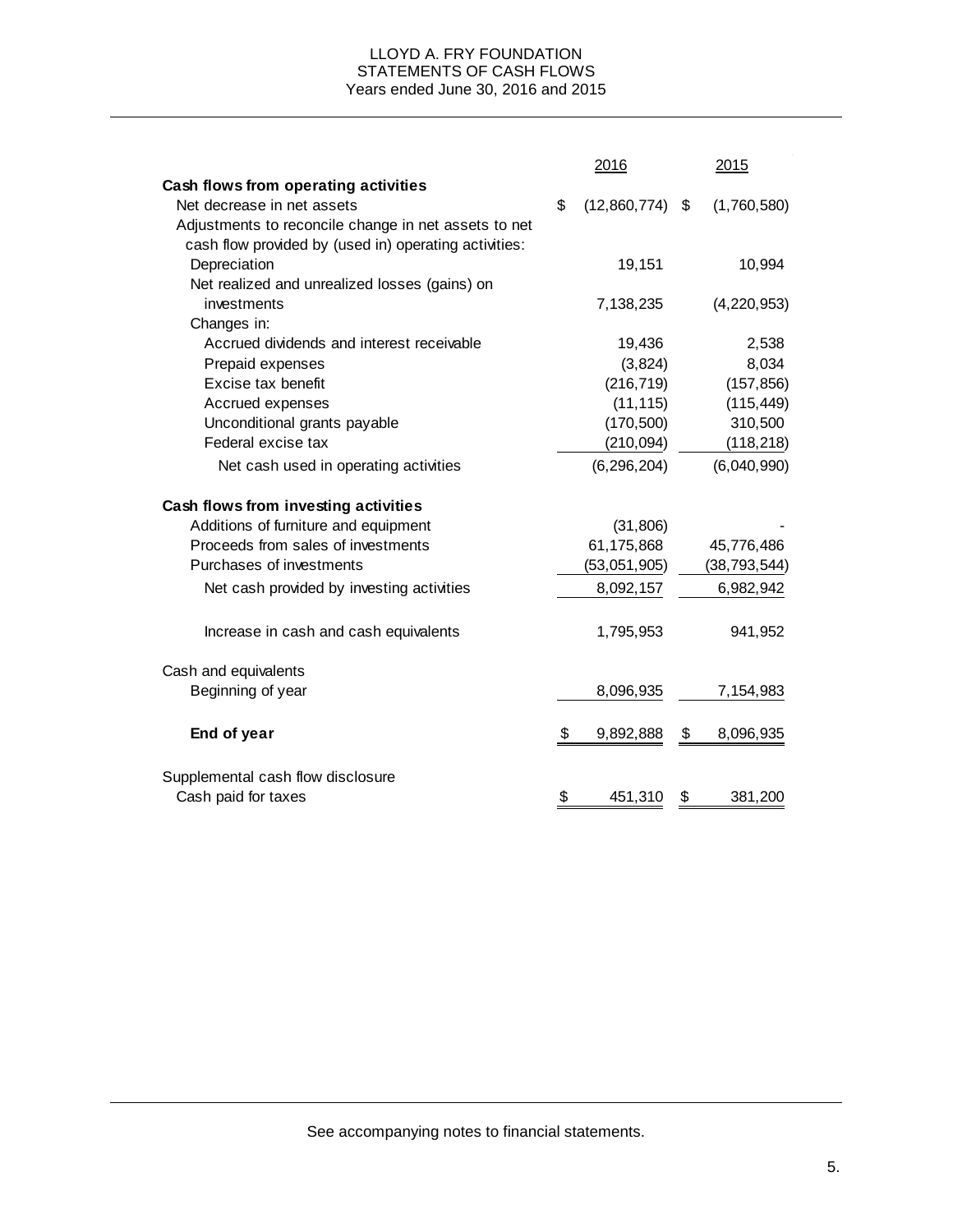### **NOTE 1 - NATURE OF ACTIVITIES AND SIGNIFICANT ACCOUNTING POLICIES**

Nature of Activities: The Lloyd A. Fry Foundation (the "Foundation") is a nonprofit private charitable foundation which distributes grants principally to charitable organizations.

Cash Equivalents: The Foundation considers all investments purchased with an original maturity of three months or less to be cash equivalents. The Foundation maintains its cash in bank accounts which, at times, may exceed federally insured limits. The Foundation has not experienced any losses in such accounts. Management believes that the Foundation is not exposed to any significant credit risk on cash.

Investments: Investments are reported at fair value. The fair value of corporate bonds and equity securities traded on national securities exchanges is the last reported sales price. Purchases and sales of securities are accounted for on the trade date. Interest is recorded as earned and dividends are recorded on the ex-dividend date. Investments in other investment partnerships are valued at fair value based on the applicable percentage ownership of the investment partnerships' net assets as of the measurement date. In determining fair value, management utilizes valuations provided by the investment partnerships. The investment partnerships value the underlying securities and other financial instruments on a fair value basis of accounting. The estimated fair values of underlying assets of certain investment partnerships, which may include private placements and other securities for which prices are not readily available, are determined by the general partner or sponsor of the respective investment partnership, and may not reflect amounts that could be realized upon immediate sale, nor amounts that ultimately may be realized. Accordingly, the estimated fair values may differ significantly from the values that would have been used had a ready market existed for these investments. The fair value of the Foundation's investments in other investment partnerships generally represents the amount the Foundation would expect to receive if it were to liquidate its investment in the other investment partnerships excluding any redemption charges that may apply.

The Foundation invests in a variety of investments. Such investments are exposed to various risks such as interest rate, market, and credit risk. Due to the level of risk associated with certain investments, it is at least reasonably possible that changes in the values of investments will occur in the near term and that such changes could materially affect the amounts reported in the statements of financial position.

Fair Value of Financial Instruments: The carrying amounts of financial instruments, including cash and cash equivalents, receivables, and payables, approximate fair value due to the short maturity of these instruments.

Furniture and Equipment: Furniture and equipment are stated at cost. Depreciation is being computed over the estimated useful lives of the assets using the straight-line method.

Beneficial Interest in Trusts: The Estate of Lloyd A. Fry established and funded trusts which are administered by an external trustee. The trusts make annual distributions for specified amounts to certain descendants of Lloyd A. Fry during their lifetimes. Under the terms of the trusts, the Foundation has the right to receive a portion of the excess income earned on the trust assets at the discretion of the trustee for the life (term) of the trusts as well as any residual values upon the termination of the trusts. The Foundation does not control the assets held by the outside trusts. Although the Foundation has no control over the administration of the funds held in these term trusts, the estimated fair value of the expected future cash flows from the trusts is recognized as an asset in the accompanying financial statements.

The Trusts made distributions to the Foundation of \$412,993 and \$473,124 during fiscal years 2016 and 2015, respectively.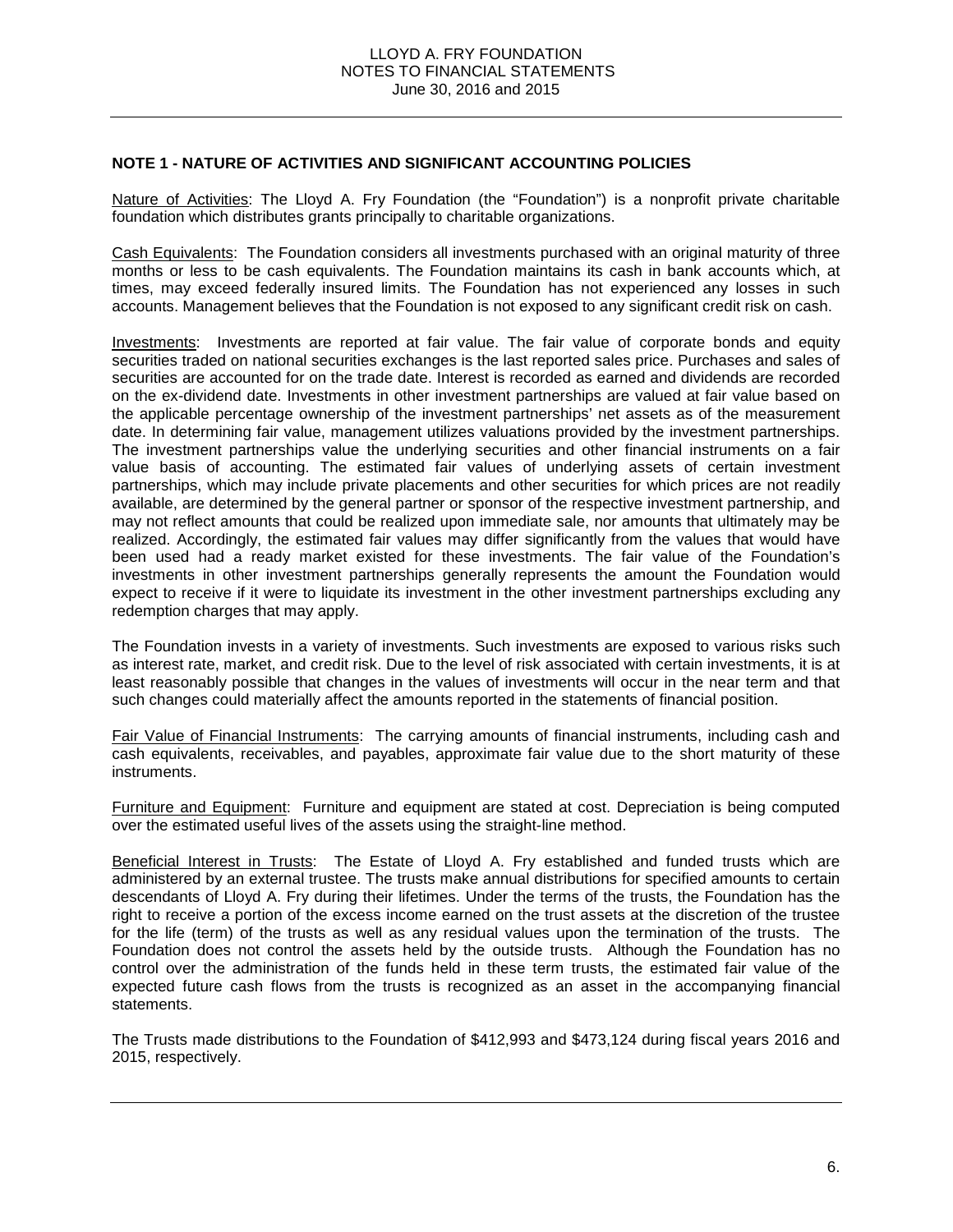## **NOTE 1 - NATURE OF ACTIVITIES AND SIGNIFICANT ACCOUNTING POLICIES** (Continued)

Unconditional Grants Payable: Grant expense is recognized in the period the unconditional grant is approved. Conditional grants that are subject to satisfaction of prior conditions by the intended recipients are not reflected in the financial statements. There were no conditional grants at June 30, 2016 and 2015.

Net Assets: The Foundation classifies its net assets as unrestricted, temporarily restricted, or permanently restricted. At June 30, 2016 and 2015, the Foundation does not have permanently restricted assets; accordingly, the net assets are classified as:

- *Unrestricted net assets* Represents assets, other than beneficial interests in trusts held by others, in excess of liabilities. The trust document under which the Foundation was formed, as well as its bylaws, does not specify a restriction on the amount of grants and contributions that may be paid out of income or principal.
- *Temporarily restricted net assets*  Represents assets held by others in trust. The restrictions expire by passage of time and by the receipt of distributions from the trustee.

Use of Estimates: The preparation of financial statements in conformity with accounting principles generally accepted in the United States of America ("US GAAP") requires management to make estimates and assumptions affecting the amounts reported in the financial statements and accompanying notes. Actual results could differ from those estimates.

Uncertain Tax Positions: The Foundation follows guidance issued by the Financial Accounting Standards Board (FASB) with respect to accounting for uncertainty in income taxes. A tax position is recognized as a benefit only if it is "more likely than not" that the tax position would be sustained in a tax examination, with a tax examination being presumed to occur. The amount recognized is the largest amount of tax benefit that is greater than 50% likely of being realized on examination. Where tax positions do not meet the "more likely than not" test, no tax benefit is recorded.

The Foundation is exempt from U.S. federal income tax as well as income tax of the state of Illinois under section 501(c)(3) of the Internal Revenue Code as a Private Foundation as described in 509(a). All domestic private foundations must calculate their distributable amount annually. The Foundation's distributable amount is the amount of qualifying distributions based upon certain criteria that needs to be granted by the end of the succeeding year to avoid an excise tax for failure to distribute income.

The Foundation recognizes interest and penalties related to unrecognized tax benefits in interest and income tax expense, respectively. The Foundation has no amounts accrued for interest or penalties as of June 30, 2016 and 2015. The Foundation is no longer subject to examination by U.S. federal taxing authorities for years before June 30, 2013, and for all state income taxes through June 30, 2013. The Foundation does not expect the total amount of unrecognized tax benefits to significantly change in the next 12 months.

Recent Accounting Guidance: In May 2015, the FASB issued Accounting Standards Update 2015-07 ("ASU 2015-07"), *Fair Value Measurement* (*Topic 820*): *Disclosures for Investments in Certain Entities that Calculate Net Asset Value per Share (or its Equivalent*)". ASU 2015-07 removes the requirement to categorize within the fair value hierarchy all investments for which fair value is measured using net asset value per share as a practical expedient. For non-public business entities, ASU 2015-07 is effective for fiscal years beginning after December 15, 2016. Early adoption is permitted. The Foundation elected to adopt ASU 2015-07 as of and for the year ended June 30, 2016. Accordingly, investments for which fair value is measured using net asset value per share or its equivalent as a practical expedient have not been categorized within the fair value hierarchy. See Note 3 for further disclosures.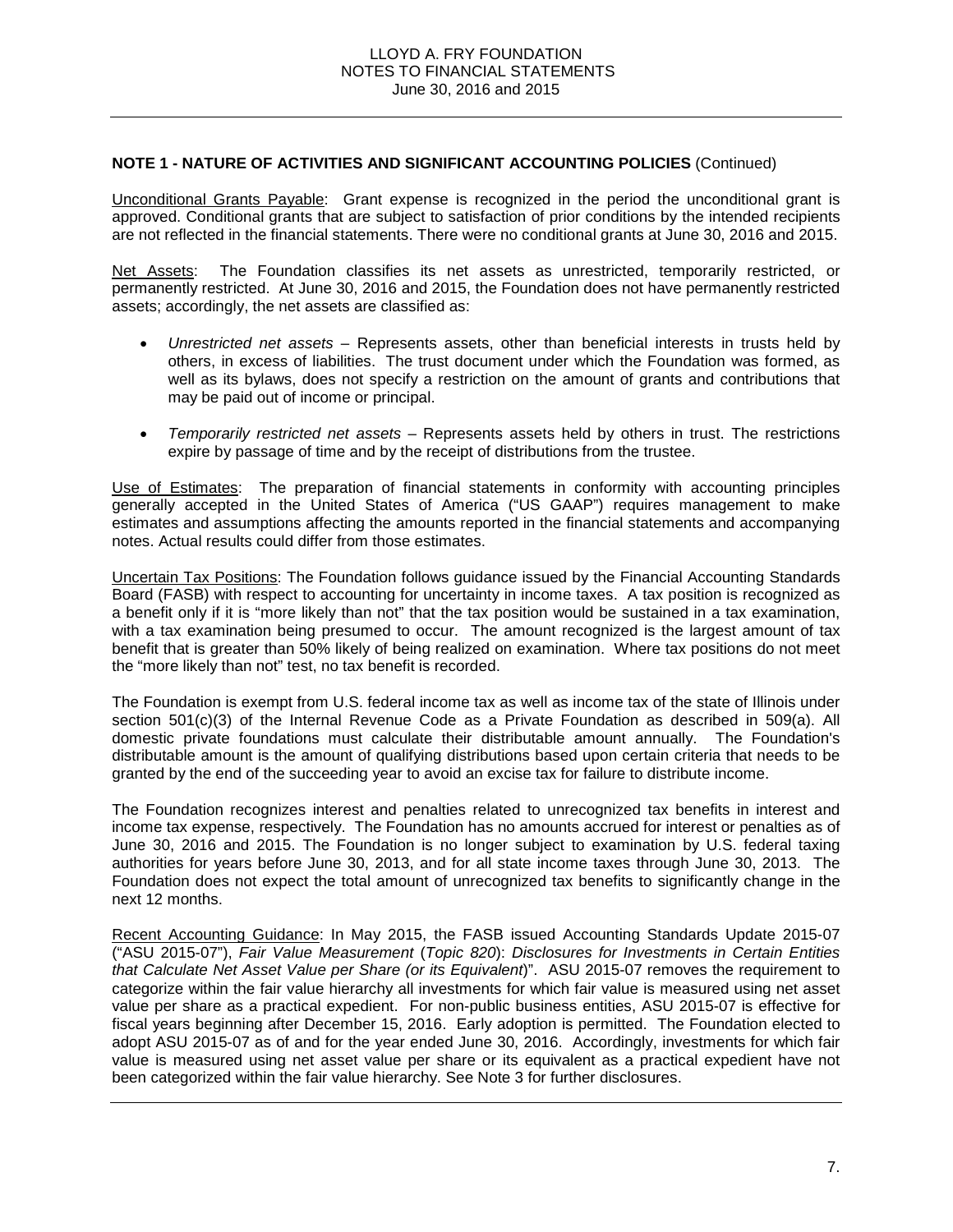### **NOTE 1 - NATURE OF ACTIVITIES AND SIGNIFICANT ACCOUNTING POLICIES** (Continued)

In February 2016, the FASB issued (ASU) 2016-02, *Leases*. This ASU affects any entity that enters into a lease, with some specified scope exemptions. The main difference between previous US GAAP and this ASU is the recognition of lease assets and lease liabilities by lessees for those leases classified as operating leases under previous US GAAP. Nonpublic business entities should apply the amendments for fiscal years beginning after December 15, 2019. The Foundation has not yet implemented this ASU and is in the process of assessing the effect on the Foundation's financial statements.

In August 2016, the FASB issued (ASU) 2016-14, *Not-for-Profit Entities: Topic 958.* The amendments in this Update affect not-for-profit entities ("NFP's") and the users of their general purpose financial statements. The amendments in this Update make certain improvements to the current net asset classification requirements and the information presented in financial statements and notes about a NFP's liquidity, financial performance, and cash flows. The amendments in the ASU are effective for annual financial statements issued for fiscal years beginning after December 15, 2017. Early application of the amendments in this Update is permitted. The Foundation has not yet implemented this ASU and is in the process of assessing the effect on the Foundation's financial statements.

Subsequent Events: The Foundation has performed an analysis of the activities and transactions subsequent to June 30, 2016, to determine the need for any adjustments to and/or disclosures within the audited financial statements for the year ended June 30, 2016. Management has performed their analysis through November 14, 2016, the date the financial statements were available to be issued.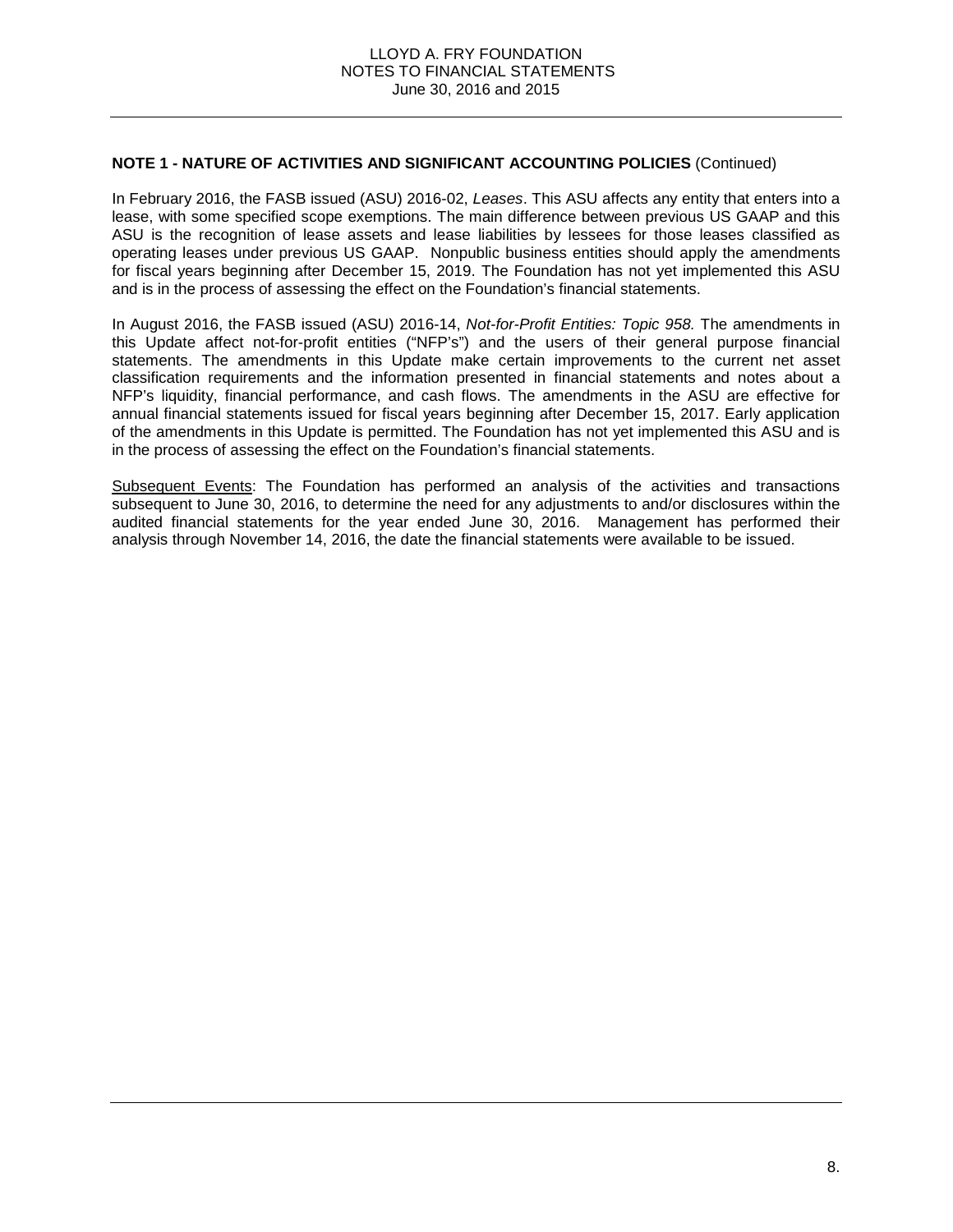### **NOTE 2 - INVESTMENTS**

Investments consisted of the following:

|                               |    | <u> 2016</u>       | <u> 2015</u>       |
|-------------------------------|----|--------------------|--------------------|
| Common stock                  |    |                    |                    |
| Large Cap                     | \$ | 16,402,331         | \$<br>18,971,128   |
| Mid Cap                       |    | 7,806,013          | 12,424,495         |
| Small Cap                     |    | 7,274,800          | 4,429,478          |
| Mutual funds                  |    |                    |                    |
| Equity                        |    | 22,491,895         | 28,269,562         |
| Fixed income                  |    | 12,840,144         | 13,740,877         |
| <b>Fixed Income</b>           |    |                    |                    |
| Corporate Bonds               |    | 7,557,835          | 1,220,656          |
| Federal and agency bonds      |    | 11,180,337         | 11,566,009         |
| International bonds           |    | 20,315             | 6,486,823          |
| <b>Commingled Fund</b>        |    |                    |                    |
| Equity                        |    | 2,781,203          | 3,478,854          |
| Real estate investment trusts |    | 1,870,204          | 1,293,504          |
| Certificate of deposit        |    | 750,000            | 750,000            |
| Hedge funds                   |    | 25,121,064         | 29,515,400         |
| Private equity investments    |    | 34,263,951         | 33,475,504         |
|                               |    |                    |                    |
|                               | S  | <u>150.360.092</u> | <u>165.622.290</u> |

#### **NOTE 3 - FAIR VALUE DISCLOSURES**

FASB defines fair value as the price that would be received to sell an asset or paid to transfer a liability in an orderly transaction between market participants at the measurement date. In determining fair value, the Foundation uses various methods including market, income and cost approaches. Based on these approaches, the Foundation often utilizes certain assumptions that market participants would use in pricing the asset or liability, including assumptions about risk and or the risks inherent in the inputs to the valuation technique. These inputs can be readily observable, market corroborated, or generally unobservable inputs. The Foundation utilizes valuation techniques that maximize the use of observable inputs and minimize the use of unobservable inputs. Based on the observability of the inputs used in the valuation techniques, the Foundation is required to provide the following information according to the fair value hierarchy. The fair value hierarchy ranks the quality and reliability of the information used to determine fair values.

Financial assets and liabilities carried at fair value will be classified and disclosed in one of the following three categories:

- Level 1 Quoted prices (unadjusted) for identical assets or liabilities in active markets that the Foundation has the ability to access as of the measurement date.
- Level 2 Significant other observable inputs other than Level 1 prices such as quoted prices for similar assets or liabilities; quoted prices in markets that are not active; or other inputs that are observable or can be corroborated by observable market data.
- Level 3 Significant unobservable inputs that reflect the Foundation's own assumptions about the assumptions that market participants would use in pricing an asset or liability.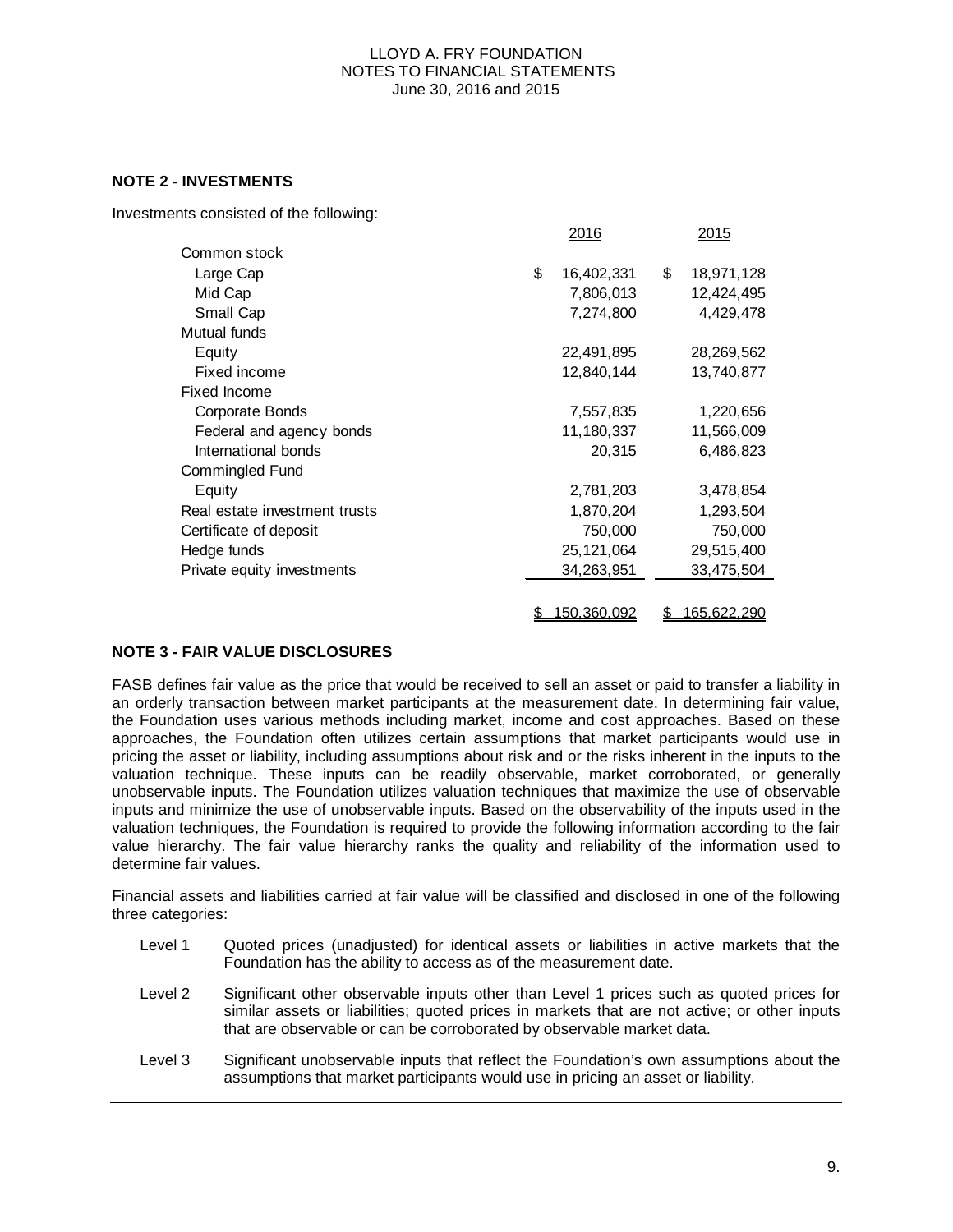Fair Value on a Recurring Basis: The table below presents the balances of assets and liabilities measured at fair value on a recurring basis as of June 30, 2016:

|                                | Level 1          | Level 2   | Level 3   | (NAV <sup>1</sup> )            |     | Total        |
|--------------------------------|------------------|-----------|-----------|--------------------------------|-----|--------------|
| Common stock                   |                  |           |           |                                |     |              |
| Large Cap                      | \$<br>16,402,331 | \$        | \$        | \$<br>$\overline{\phantom{0}}$ | \$  | 16,402,331   |
| Mid Cap                        | 7,806,013        |           |           |                                |     | 7,806,013    |
| Small Cap                      | 7,274,800        |           |           |                                |     | 7,274,800    |
| Mutual funds                   |                  |           |           |                                |     |              |
| Equity                         | 19,491,895       |           |           | 3,000,000                      |     | 22,491,895   |
| Fixed income                   | 5,033,550        |           |           | 7,806,594                      |     | 12,840,144   |
| Fixed income                   |                  |           |           |                                |     |              |
| Corporate bonds                |                  | 7,557,835 |           |                                |     | 7,557,835    |
| Federal and agency bonds       | 11,180,337       |           |           |                                |     | 11,180,337   |
| International bonds            | 20,315           |           |           |                                |     | 20,315       |
| Commingled Fund                |                  |           |           |                                |     |              |
| Equity                         | 2,781,203        |           |           |                                |     | 2,781,203    |
| Real estate investment trusts  | 1,870,204        |           |           |                                |     | 1,870,204    |
| Certificate of deposit         |                  | 750,000   |           |                                |     | 750,000      |
| Hedge funds                    |                  |           |           | 25, 121, 064                   |     | 25, 121, 064 |
| Private equity investments     |                  |           |           | 34,263,951                     |     | 34,263,951   |
|                                |                  |           |           |                                |     |              |
| <b>Total investments</b>       | 71.860.648       | 8.307.835 |           | <u>70.191.609</u>              | \$. | 150.360.092  |
|                                |                  |           |           |                                |     |              |
| Beneficial interests in trusts |                  |           | 7.121.95Z |                                |     | 7.121,957    |

(1) Investments measured at NAV are presented in this table to permit reconciliation of the fair value hierarchy to the amounts presented in the statement of financial position.

The table below presents the balances of assets and liabilities measured at fair value on a recurring basis as of June 30, 2015:

|                                | Level 1          | Level 2      |     | Level 3   | (NAV <sup>1</sup> )  |      | <b>Total</b> |
|--------------------------------|------------------|--------------|-----|-----------|----------------------|------|--------------|
| Common stock                   |                  |              |     |           |                      |      |              |
| Large Cap                      | \$<br>18,971,128 | \$<br>$\sim$ | -\$ |           | \$<br>$\blacksquare$ | - \$ | 18,971,128   |
| Mid Cap                        | 12,424,495       |              |     |           |                      |      | 12,424,495   |
| Small Cap                      | 4,429,478        |              |     |           |                      |      | 4,429,478    |
| Mutual funds                   |                  |              |     |           |                      |      |              |
| Equity                         | 28,269,562       |              |     |           |                      |      | 28,269,562   |
| Fixed income                   | 5,051,312        |              |     |           | 8,689,565            |      | 13,740,877   |
| Fixed income                   |                  |              |     |           |                      |      |              |
| Corporate bonds                |                  | 1,220,656    |     |           |                      |      | 1,220,656    |
| Federal and agency bonds       | 11,566,009       |              |     |           |                      |      | 11,566,009   |
| International bonds            | 35,236           | 6,451,587    |     |           |                      |      | 6,486,823    |
| Commingled Fund                |                  |              |     |           |                      |      |              |
| Equity                         | 3,478,854        |              |     |           |                      |      | 3,478,854    |
| Real estate investment trusts  | 1,293,504        |              |     |           |                      |      | 1,293,504    |
| Certificate of deposit         |                  | 750,000      |     |           |                      |      | 750,000      |
| Hedge funds                    |                  |              |     |           | 29,515,400           |      | 29,515,400   |
| Private equity investments     |                  |              |     |           | 33,475,504           |      | 33,475,504   |
|                                |                  |              |     |           |                      |      |              |
| <b>Total investments</b>       | 85.519.578       | 8,422,243    |     |           | <u>71.680.469</u>    | \$   | 165.622.290  |
|                                |                  |              |     |           |                      |      |              |
| Beneficial interests in trusts |                  |              |     | 7.121.957 |                      |      | 7.121.957    |

(1) Investments measured at NAV are presented in this table to permit reconciliation of the fair value hierarchy to the amounts presented in the statement of financial position.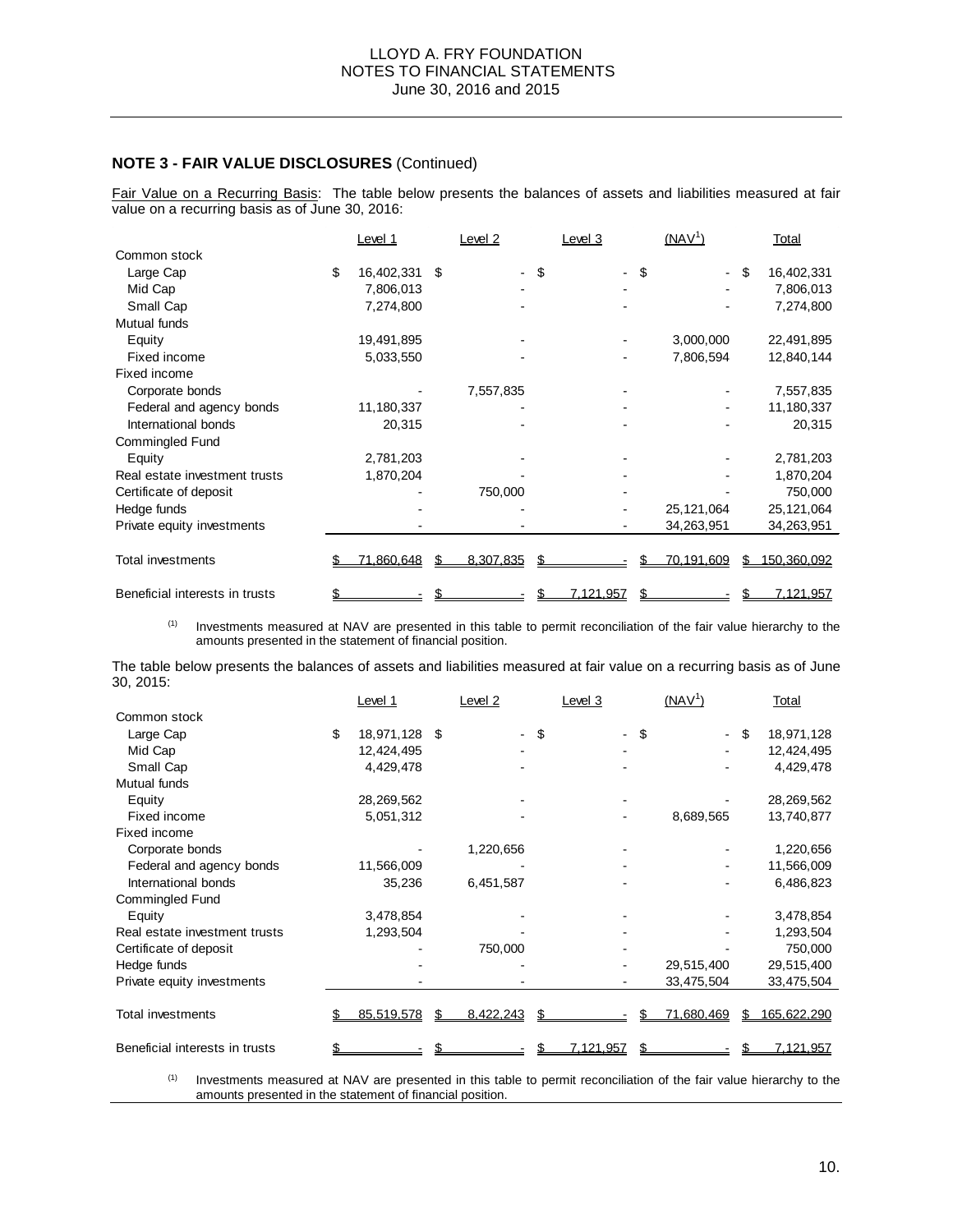For the fiscal year ended June 30, 2016, the application of valuation techniques applied to similar assets and liabilities has been consistent. The following is a description of the valuation methodologies used for instruments measured at fair value:

*Common stock*: The Foundation's common stock securities are readily marketable and have fair values which are determined by obtaining quoted market prices in active markets. (Level 1 inputs – market approach).

*Fixed income and equity mutual funds:* The fair value of investments in fixed income and equity mutual funds that are readily marketable are determined by obtaining quoted prices on nationally recognized securities exchanges (Level 1 inputs – market approach). One equity mutual fund is held at net asset value ("NAV") and is not quoted on a nationally recognized securities exchange; however, the amount is priced daily with no redemption restrictions (Level 2 inputs – market approach). The fund is a risk-managed broad large cap growth fund, which invests in various large cap securities in the Russell 1000 Growth Index.

*Fixed income securities*: Fair values of U.S. Government securities reflect closing prices reported in the active markets in which the securities are traded. (Level 1 inputs – market approach). Fair values of corporate bonds and international bonds are determined based on quoted prices for similar instruments in active markets, quoted prices for identical or similar instruments in markets that are not active and other market-corroborated sources, such as indices, yield curves and matrix pricing. (Level 2 inputs – market approach).

*Real estate investment trust:* The Foundation's real estate holdings consist of an investment in a publicly traded real estate investment trust. The fair value of this investment is readily marketable and is determined by obtaining quoted prices on a nationally recognized securities exchange (Level 1 inputs – market approach).

*Certificate of deposit account:* Fair values are estimated to approximate deposit account balances, payable on demand, as no discounts for credit quality or liquidity were determined to be applicable (Level 2 inputs – market approach).

*Commingled fund:* The Foundation has one commingled fund which has an investment objective of achieving capital appreciation through investing in a diversified portfolio consisting primarily of equity securities. Equity securities consist of common stocks and securities convertible into common stocks, such as warrants, rights, convertible bonds, debentures or convertible preferred stock. Under normal market conditions the Fund will invest at least 75% of its assets in equity securities issued by companies that are in developing or emerging markets. The fair values of these securities are readily marketable and determined by obtaining quoted prices on nationally recognized securities exchanges (Level 1 inputs – market approach).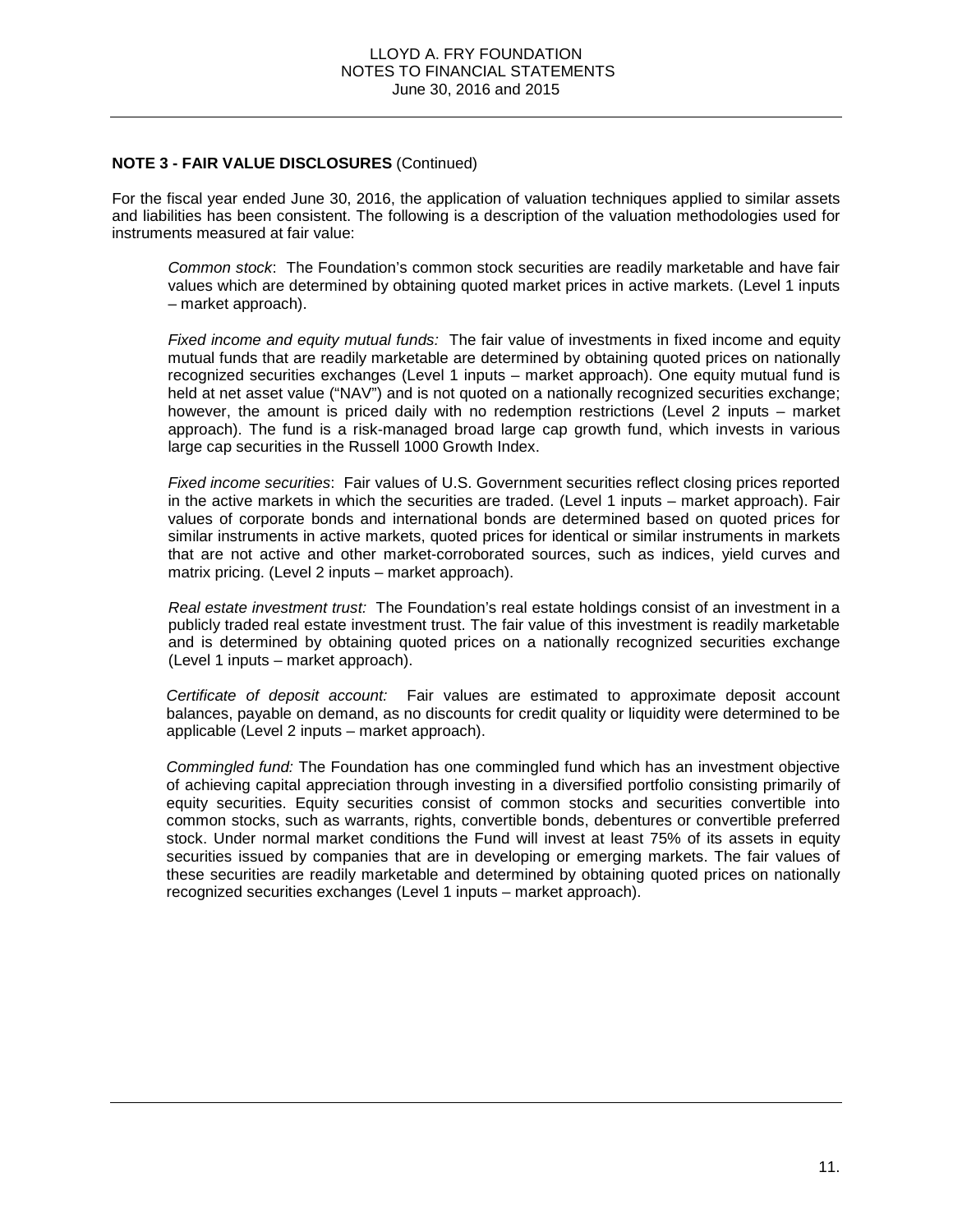*Hedge funds and private equity:* For hedge funds and limited partnerships, for which there is no active market, the Foundation records these investments at the net asset value ("NAV"). The Foundation also reviews information such as historical and current performance of the underlying assets, cash flow projections, liquidity and credit premiums required by a market participant, and financial trend analysis with respect to the individual fund manager. Together, these factors are utilized in determining individual security valuations. Due to current market conditions as well as the limited trading activity of these securities, the market value of the securities is highly sensitive to assumption changes and market value volatility. In some cases, the Foundation is able to redeem these funds within 90 days of June 30<sup>th</sup> at the NAV. Foundation management has done considerable independent review of valuations reported by investment managers and determined that NAV is a reasonable and prudent estimate of fair value. Alternative investments are not readily marketable and their estimated value is subject to uncertainty. Therefore, there may be a material difference between their estimated value and the value that would have been used had a readily determinable fair value for such investments existed.

*Beneficial interest in assets held by others:* The fair value of beneficial interests in trust assets was determined based upon the present value of future cash flows from the trusts. The trusts cannot be redeemed by management until the termination of the trusts. (Level 3 inputs – income approach).

#### Description of Alternative Investments and Liquidity:

The hedge fund-of-funds alternative investments were comprised of two portfolios, Evanston Weatherlow and Maverick Stable Value Fund. Evanston Weatherlow was fully liquidated during the year ending June 30, 2016. Both portfolios are offshore hedge fund-of-funds investments which invests its capital into limited partnerships.

- Evanston Weatherlow provided quarterly liquidity with 65-day notice. Evanston Weatherlow had a one year lock-up, which expired.
- Maverick Stable Value Fund (M2 shares) has a commitment period of two years. This share class provides liquidity every two years commencing on the second anniversary of the start of each investment's commitment period, with 95-day notice. With the consent of the Maverick's Board, this share class may provide quarterly liquidity, with 95-day notice, but is subject to an early termination charge during the first commitment period.

Both hedge fund-of-funds managers invest in 25 to 40 underlying hedge fund managers. Evanston Weatherlow is a multi-strategy hedge fund-of-funds manager who invests in equity long/short, credit, and global macro strategies. Maverick Stable is a multi-strategy hedge fund-of-funds manager who invests in equity long/short, multi-strategy and credit strategies. The objective for these hedge fund-of-funds is equity like returns with half the risk of the S&P 500 Index over a full market cycle. The hedge fund-offunds investments are not intended to capture the entire equity market rally, but to better preserve capital during a down period in the equity markets.

The private equity alternative investments are comprised of three private equity fund-of-funds investment portfolios that are offshore limited partnerships. Two of the private equity managers (Adams Street and Abbott Capital) are primary private equity investments while Coller Capital is a secondary private equity investment. The liquidity of the private equity fund-of-funds is estimated at 10 to 12 years with 3 one-year extensions, while the secondary fund is intended to distribute capital more quickly. Distributions may be paid out throughout the life of the investment. All managers tend to invest globally with a bias towards buyouts, venture capital, secondaries, and mezzanine.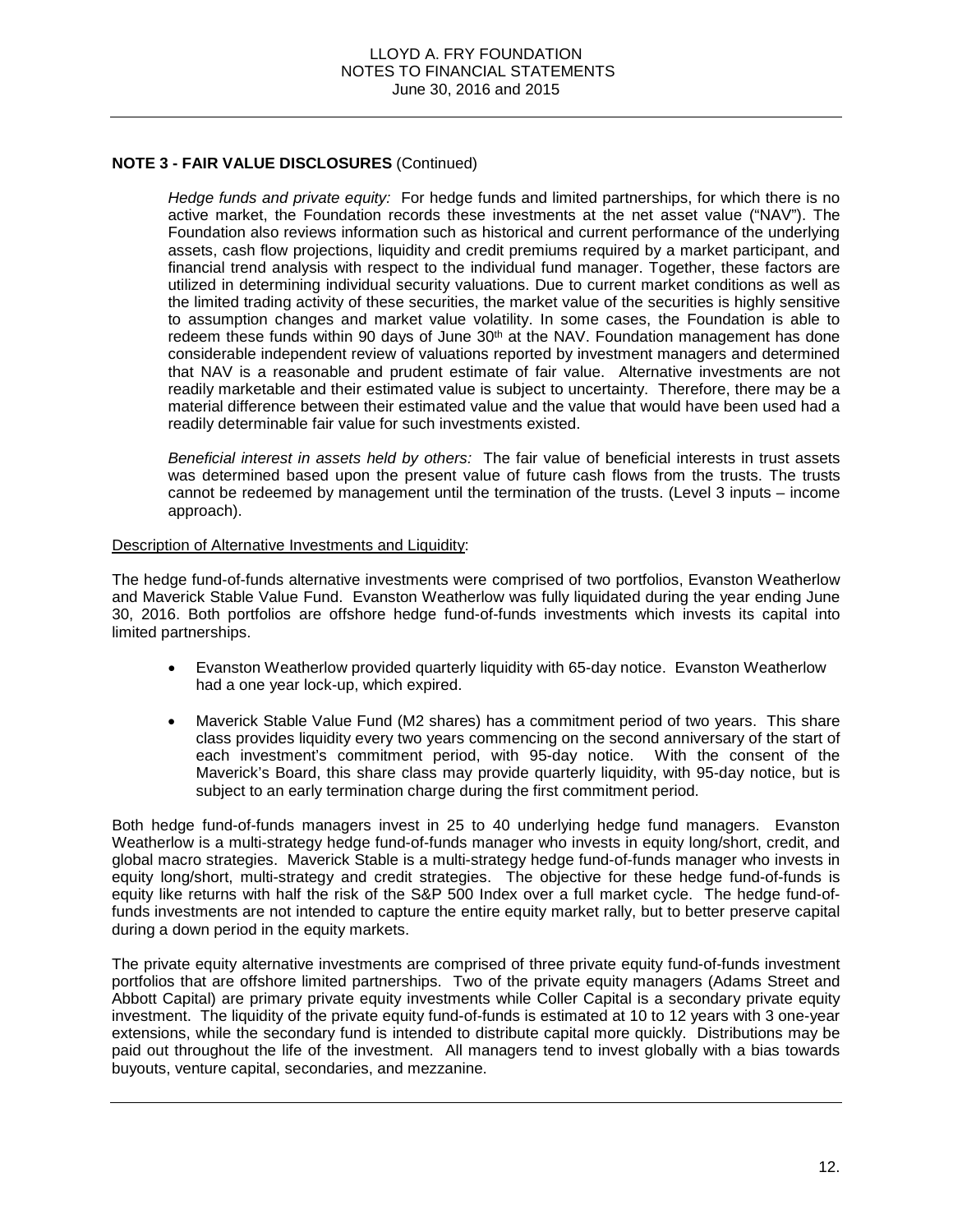The three private equity fund-of-funds managers invest in underlying limited partnerships and direct companies with each fund investing in well over 500 to 1,500 individual companies. The typical areas of investments for the private equity managers are within the following sectors: technology, health care, services, consumer-related, energy, telecom and financial. The exit strategy for the private equity managers underlying companies are typically the IPO market, a strategic buyer or another private equity firm.

The real estate investment trusts are comprised of two investment managers, Harrison Street and TA Associates. Harrison Street is an opportunistic/value-added real estate manager focused on medical offices, college housing, senior housing, and storage. TA Associates is a value-added real estate manager focused on multi-family, industrial and office. The liquidity on these investments is estimated to be 5 to 7 years. Distributions may be paid out throughout the life of the investments. These investments will be diversified geographically throughout the entire US. On average, there have been between 90 and 110 investment properties in each fund. The exit strategy for the real estate investments will either be public REITs, strategic buyers, pension funds and/or insurance companies.

The schedule below lists the remaining number of years until the partnerships are expected to be dissolved without extension, allowing the Foundation to withdraw its investment:

|                       | < 1 year | l - 5 vears | 5 - 10 vears | Thereafter |                | <b>Total</b> |
|-----------------------|----------|-------------|--------------|------------|----------------|--------------|
| Limited partnerships: |          |             |              |            |                |              |
| Private equity        | $\sim$   | 11.723.395  | 22.540.556   |            | $\blacksquare$ | 34.263.951   |

The Foundation had unfunded commitments to make additional private equity investments of approximately \$8,900,000 at June 30, 2016.

### **NOTE 4 - OTHER COMMITMENTS**

The Foundation is required to make the following minimum annual rental payments under a noncancelable lease for office space through March 31, 2027:

| 2017       | \$<br>133,241    |
|------------|------------------|
| 2018       | 136,802          |
| 2019       | 140,363          |
| 2020       | 143,924          |
| 2021       | 147,485          |
| Thereafter | 916,958          |
|            | <u>1.618.773</u> |

Rental expense (primarily for office space) was approximately \$129,700 and \$126,100 for fiscal year 2016 and 2015, respectively.